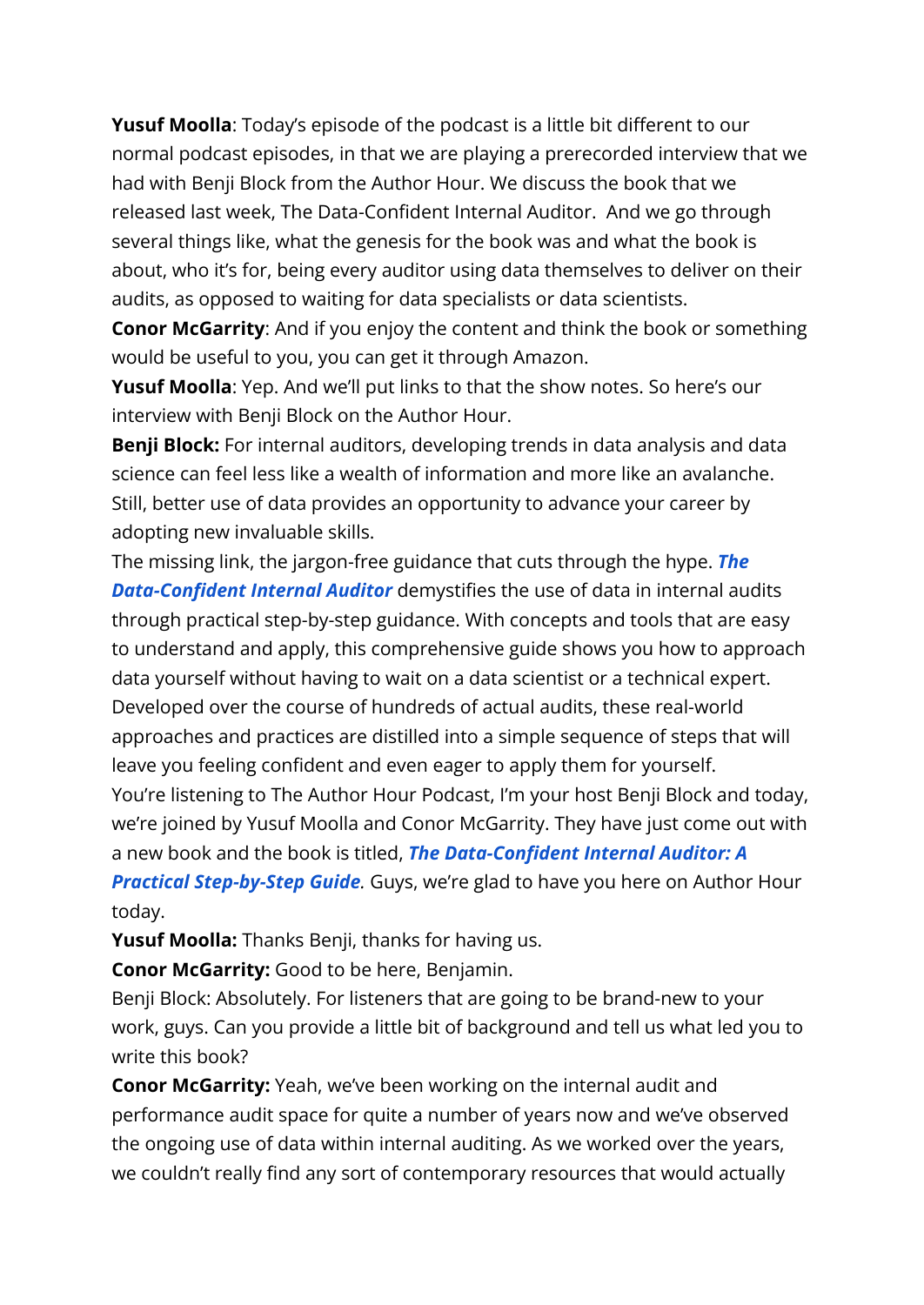assist internal auditors to better use data within their work. That was really the driver for us sitting down and deciding to put this book together.

**Yusuf Moolla:** Yeah, part of the— I guess, the way in which we approach the work ourselves largely hasn't been codified so we wanted to have a resource for our own team to use and anybody coming in and new people coming into the team that can get up to speed reasonably quickly. That was one of the driving factors and it just turned into, well, this could be useful for a whole bunch of people.

**Benji Block**: Why was this the right time to actually write the book because I'm assuming you guys are busy, writing a book is a long process, it takes time and effort but why right now?

**Yusuf Moolla:** Because we see a lot of our clients and potential clients coming to us asking specifically about this and asking specifically about helping their team improve their data skills. Just to be clear, internal audit teams have both technical folk and non-technical auditors if you like, so those that don't really have a technology background or data background, this book is written for mainly, for those non-technical folks.

That's the large majority of auditors that are out there and there was— we've been noticing over the last couple of years significant demand for the ability to be able to use data directly themselves as auditors.

**Conor McGarrity:** The other thing was that internal auditors were starting to feel slightly overwhelmed with this movement towards data and they're feeling as if there's an avalanche of information around data, and expectations were growing on auditors to use data, but they didn't really have a source to go to. That's some of the feedback and input that we were hearing from our clients and across the broader industry.

**Benji Block**: When someone picks this book up, your ideal reader, how do they work through this book? Is it more of a resource and a reference tool to go back to or is it something they're supposed to read cover to cover?

**Yusuf Moolla:** The idea is really to read it cover to cover. The first couple of chapters and then the closing chapters are stand-alone, read it once, you may come back to it at intervals. The chapters in between are largely instructional if you like. Some of them will be reasonably technical and so the thinking with that is to read it all the way through and then come back to it as you make your way through specific examples, and we'll have resources on the website that will help back some of that as well. You read a chapter, there might be a resource that summarizes that chapter that you can go to later.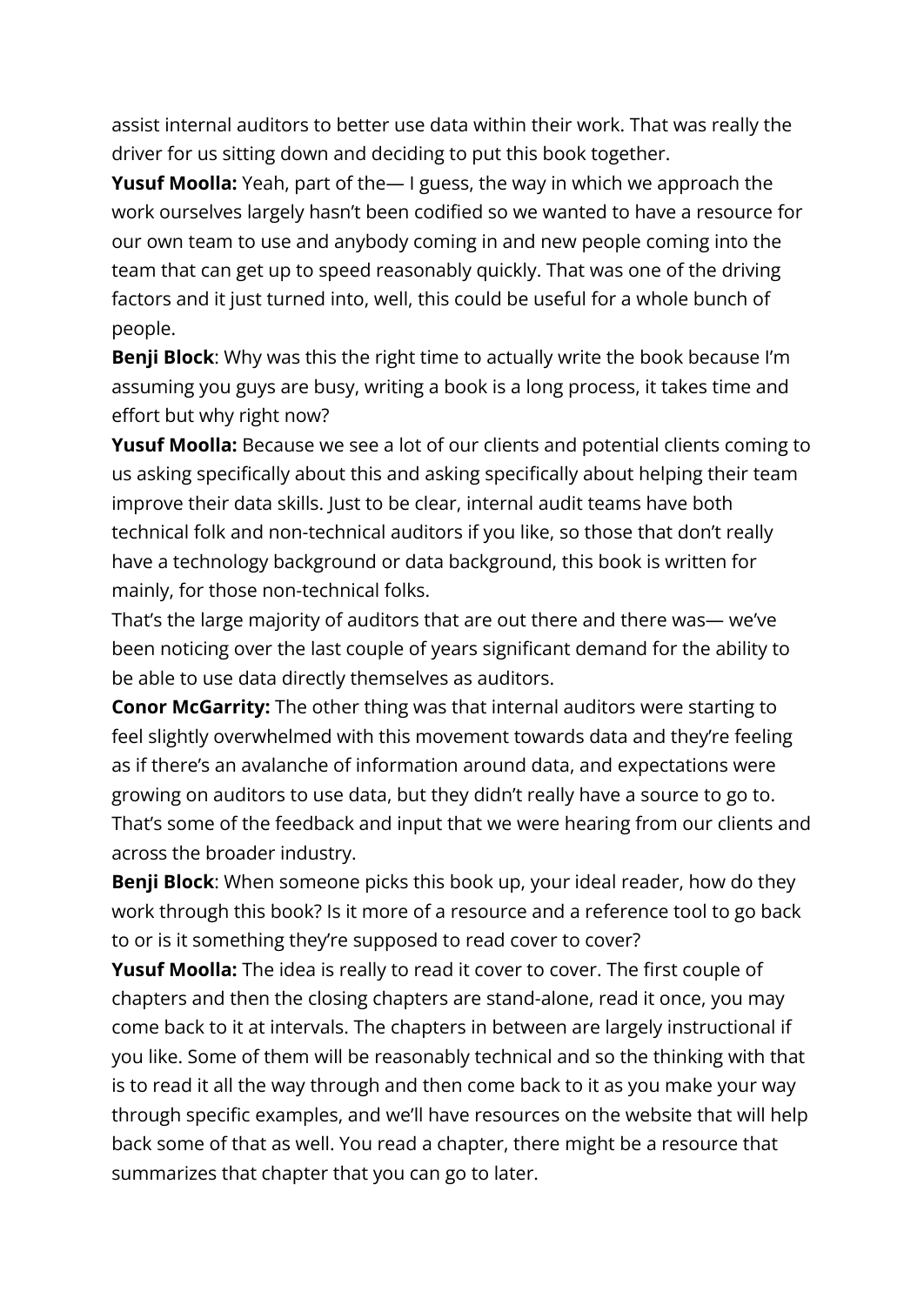**Benji Block**: Well, I'm always fascinated with what landed people, where they are and so, before we dive into the content, I'd love to hear from you guys, what created an interest originally to work in this industry and what do you feel is the most satisfying part of the work that you do? And maybe Conor, we'll just have you go first on this one.

**Conor McGarrity:** Yeah, sure. Over the years I've seen in my own professional life, growing interest both among colleagues, contemporaries, clients and wanting to understand how this data could help them in their work more broadly, even beyond internal audit. Around about 10 years ago, that piqued a real interest in my own work at the time and so I started on this little journey to try and understand some of the work we do for clients, how can we actually get a grasp of that data, and make something meaningful for them.

That was around about 10 years ago that my interest was piqued in that, and then over the years and subsequently, Yusuf and I have— when we came together to start the business, we've had gradually year on year, more of a focus on using data within our own work and that's really reaped massive benefits both for our clients and for us.

The initial interest was piqued early on in the piece whenever the whole talk about the value of data and what that meant, we wanted to actually have a focus on that and say tangibly, "How can that be used in our work?"

**Yusuf Moolla:** Reasonably similar from you except that it might be a little bit different in terms of execution but about 20 years ago, and I started working, I just— in the very first job that I had, I actually gravitated towards certain aspects of that work that required heavy use and analysis of data.

Then I jumped out to that after a few years of working in that data field, more specific data area, I jumped out into audit, did auditing for a few years, and then realized, "Hey, there's a potential for these two things to come together." So, this is probably going back about 15 years now and just haven't looked back since. The use of data within audit has been something that we sort of landed in through I guess the— what I've seen over the years in terms of the ability to use it but also, just personal interest, I just enjoy doing it.

## **The Learning Curve**

**Benji Block**: Let's dive into the content here and let's talk about some misconceptions. You guys say that there are many misconceptions when it comes to data, especially about using it for audits. Please, expand on that. What are some of those common misconceptions that you've encountered in your time working in this field?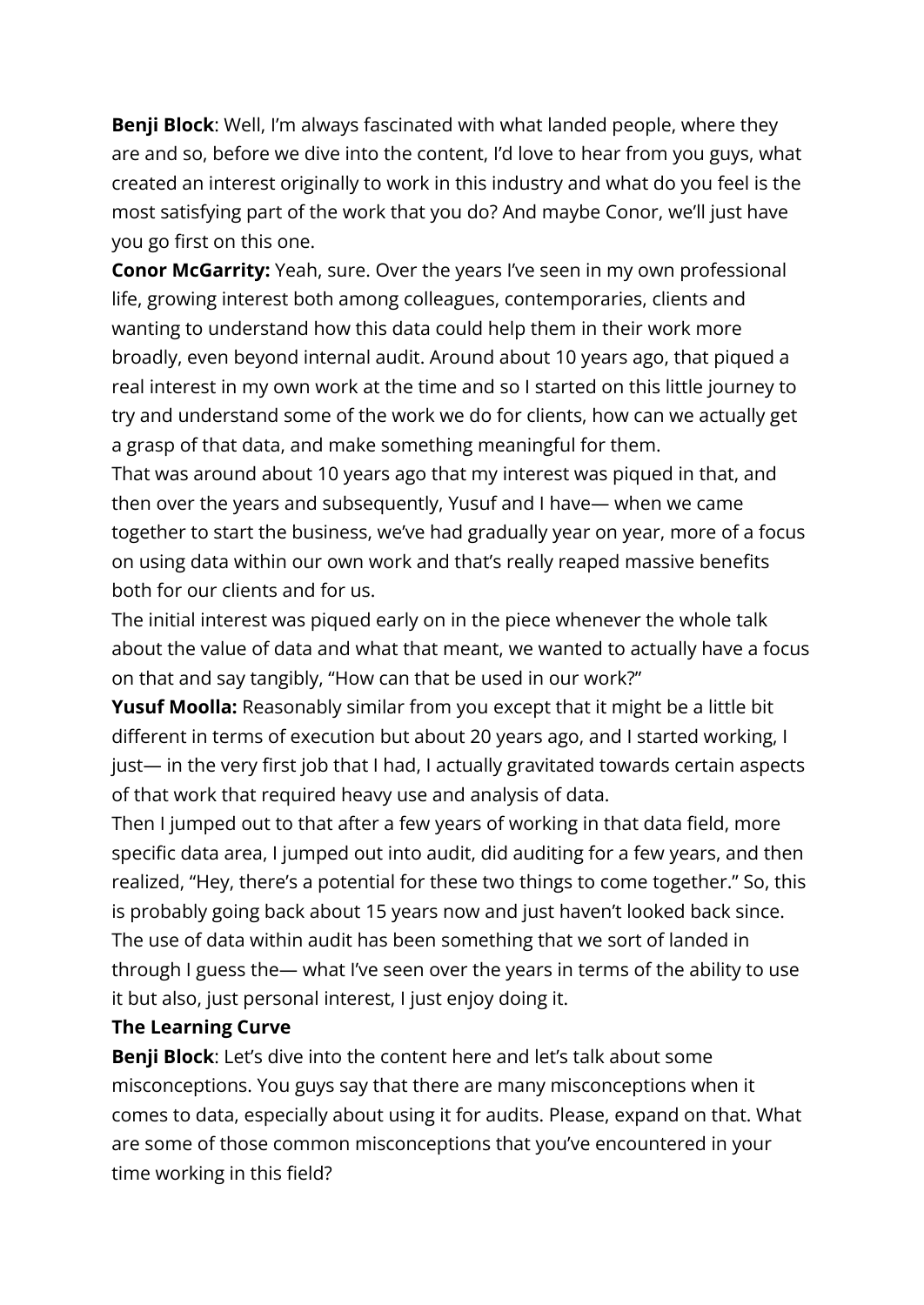**Yusuf Moolla:** Okay, in no particular order— and hopefully the book has it ordered really nicely— but one of them that springs to mind straight away is that you need a data scientist, that you need some sort of specialist to help you get through this and what we've been seeing and saying, over the last few years particularly, is that technology has evolved so significantly that you don't necessarily have to wait for some sort of data specialist.

Most people nowadays can do this with themselves. I'm seeing my kids at school are using data tools themselves, and so anybody that's sort of had a— most auditors would have some sort of university background or a college background, or at least professional background if not, and the first myth is you don't have to wait for a specialist data person, you can do a lot of data work directly yourself.

**Benji Block**: With that, is it just the rapid speed of technology that you feel like that's what's— maybe people aren't aware of, is that there is this commonly held belief that this misconception that you need some specialist but we're seeing tech evolve so quickly that that's no longer true and no longer needed?

**Yusuf Moolla:** It's not the only factor, so another is that there's the proliferation of data and the ease of access to data has grown and people are more aware. I think in terms of the general auditor using data themselves, like we said, the technology makes a big difference or the way in which technology has progressed does make a big difference, it is just so easy. A couple of years ago, you couldn't put more than a million rows, million lines of data into excel and now it's unlimited.

Excel is something that a lot of auditors would be familiar with using. The way in which computers work, means that you can run a million record Excel file without your computer slowing down to processing it over two days. All of these things add up to really easy pathways for auditors to directly set up.

**Benji Block**: Are there any other common misconceptions you guys would want to highlight before we kind of move on here?

**Conor McGarrity:** Yeah, one of the other commonly held myths is that the use of data and internal audits only increases the value in a handful of audits so that it's sort of very niche, sort of part of your internal audit program and it's maybe going to be an over-investment if you focus on it too much. Now, that's an absolute myth although it's sort of still exists in that pretty much these days, there is some sort of focus or use of data in every single internal audit. It's becoming less common to hear that data can only be used in a few audits, but it still exists. Some of the way as we've tried to explain that and bust that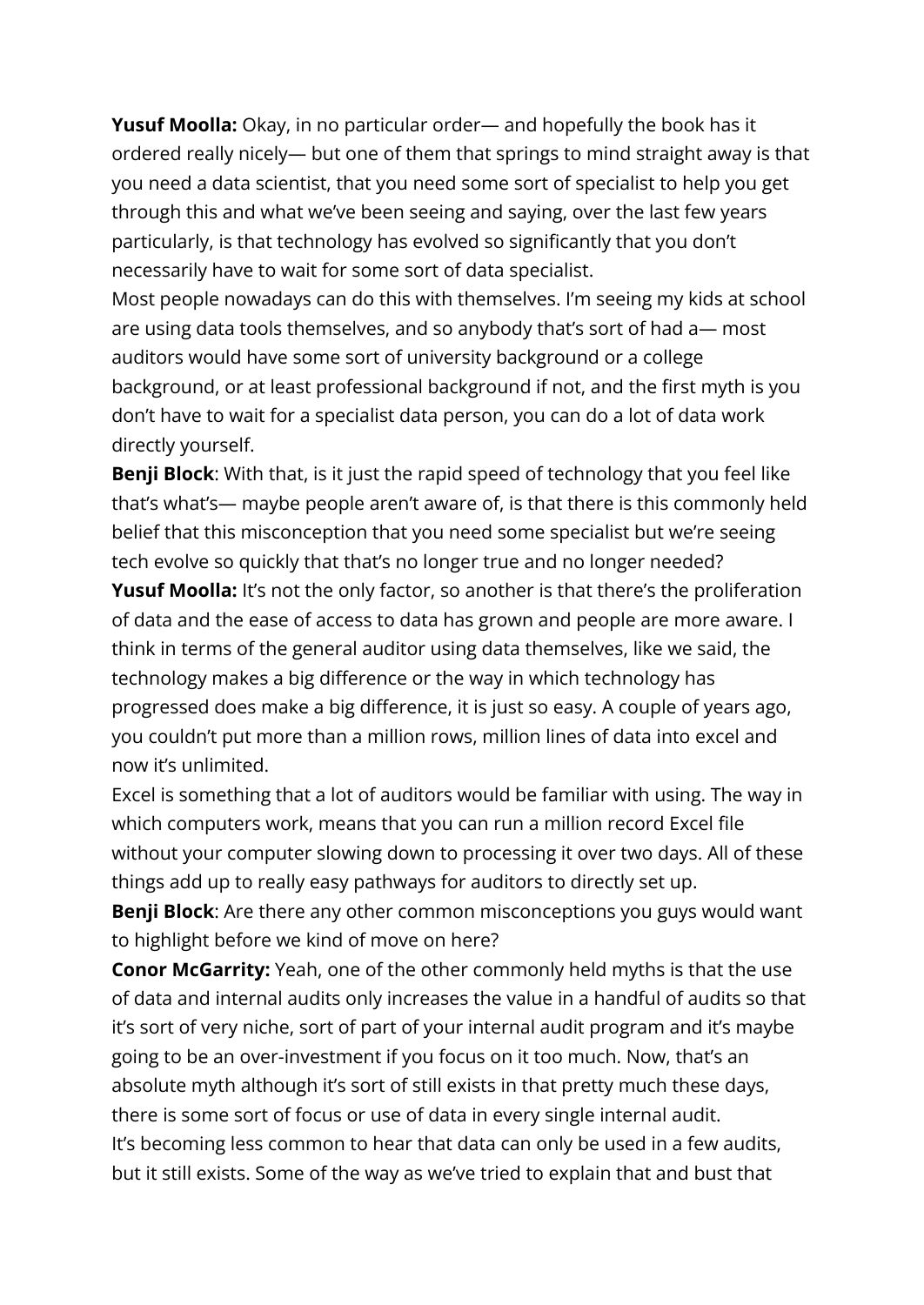myth in the book as to its usefulness, pervasiveness across all of your audits that it can do things like help— data can help identify opportunities that management can't see. It often can, the use of it in your work, can often make it really much easier for management to read your audit outputs.

If you've got some data that you've taken and you've put it into readable charts, that often can convey a lot more messages than whole heaps of reams of text. There all are multiple benefits, the use of data in every audit, as supposed to this misconception that it's only useful in a handful of audits.

**Benji Block**: When it comes to using data for an audit, are there principles, some essentials that are really important to keep in mind?

**Yusuf Moolla:** Yeah, there's a few and we go through several of them in the book, but the one that we've been focusing quite heavily on over the last few years is ensuring quality. The reason for that is auditors always and, you know, people are always looking for quality in their work but the definition of quality has potentially be misunderstood by audit teams because a lot of traditional audit work is around financial segment audits, which means that you need to have all of your—The report is fairly straightforward.

You either say the financials are good or they aren't good, and so a lot of the focus on quality is in the actual execution of the work. Whereas, with internal audits and a lot of different types of audits nowadays, the quality focus needs to be on the audience and what they're going to be receiving because really, quality is about who— can we maximize what we've done to the recipient. Because those reports look different and they're not just providing one sort of risk-based outcome, that focus on quality and the principle around how you find the quality focus is quite important.

**Conor McGarrity:** One of the other important principles that we talk about a little bit in the book is that of flexibility and the fact that both you as an auditor need flexibility in your approach to using data, but you also need to realize that analyzing data is inherently iterative, so don't expect to get the first, the right answer the first time around.

There will be a learning curve, but that's a good thing. But having the right approach and making sure that you're flexible and knowing that you will have to sort of revisit your analysis as you work through your audit is really important. We shouldn't sort of set our expectations too high early on, either our sales as practitioners or among our stakeholders that, you know, just because we've got some data, we're going to get the right analysis the first time.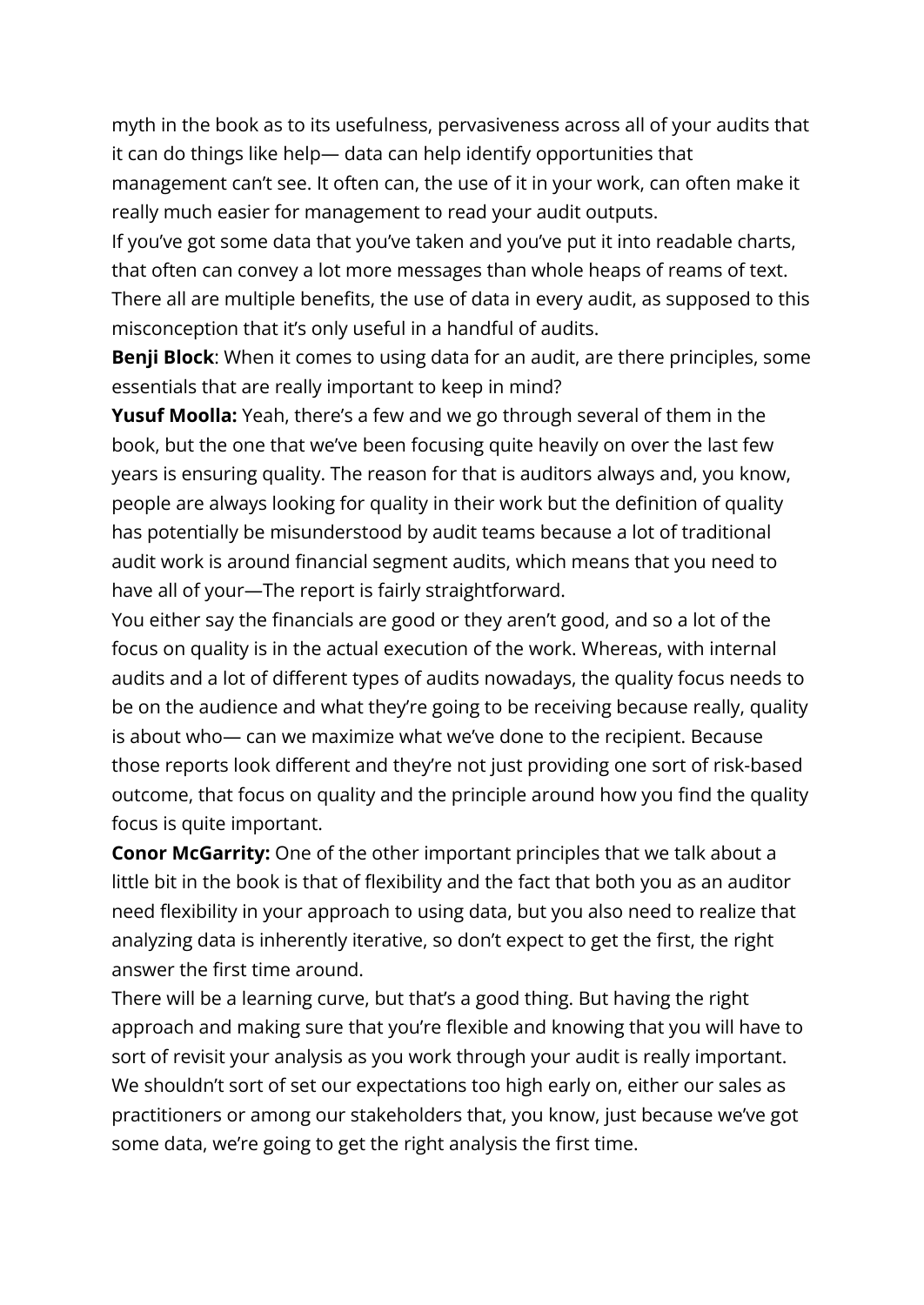You need to make sure you're building in that flexibility early on and then as you get more experienced, obviously, you'll be able to get to the right answer quicker, but it's just making sure that you have that flexibility in your approach. **Benji Block:** When I think of data and auditing, I do not think of flexibility, so reading that was really interesting because I think flexibility does— obviously, it's something that is needed in many lines of work but the fact that flexibility came up here as a topic, I mean that's good that you guys are re-centering that as a key principle to come back to.

**Conor McGarrity:** I was just about to say maybe that's another myth that we've busted hopefully overall with the book that auditors are boring and don't have a life outside of their work and their computer and that's obviously absolutely not right.

Benji Block: I love that. You say that the most common mistake that you've made is using standardized sets of rules without properly thinking about the audit objective. Give me an example of how you guys have seen that play out?

**Yusuf Moolla:** Okay, so and hopefully we've explained all of the different types of mistakes that people have made over the years, or at least in quite a few of them, because of course, we only really learned properly from making those mistakes. But the standardized sets of rules, we see that— and we've seen that even more recently on a few audits when we've had to ask people to change it, but probably going back about 10 years, where that preconception around what it is that we were looking for meant that we were very, very focused on just those specific tests that we needed to execute and you miss out, then, on everything else.

Examples of that is, I can think about 10 years ago when I did a barrel audit and this was, you know, barrel audits back in the day where the bread and butter of data work. But you know, this was very, very straightforward. Just come in, run a few tests based on something that we have seen before and what that meant was in that case, we missed something that really, we should have been picking up at the time.

Now fortunately we picked it up before it hit the media, but what the standardized sets of rules don't give you, is that they don't give you the ability and the headspace to really think about what the objective is and how the business operates and how you need to actually look for potential improvements in payroll. So really, what you're using, is you're using history based on other companies, other industries that may have nothing to do with the situation that you find yourself in.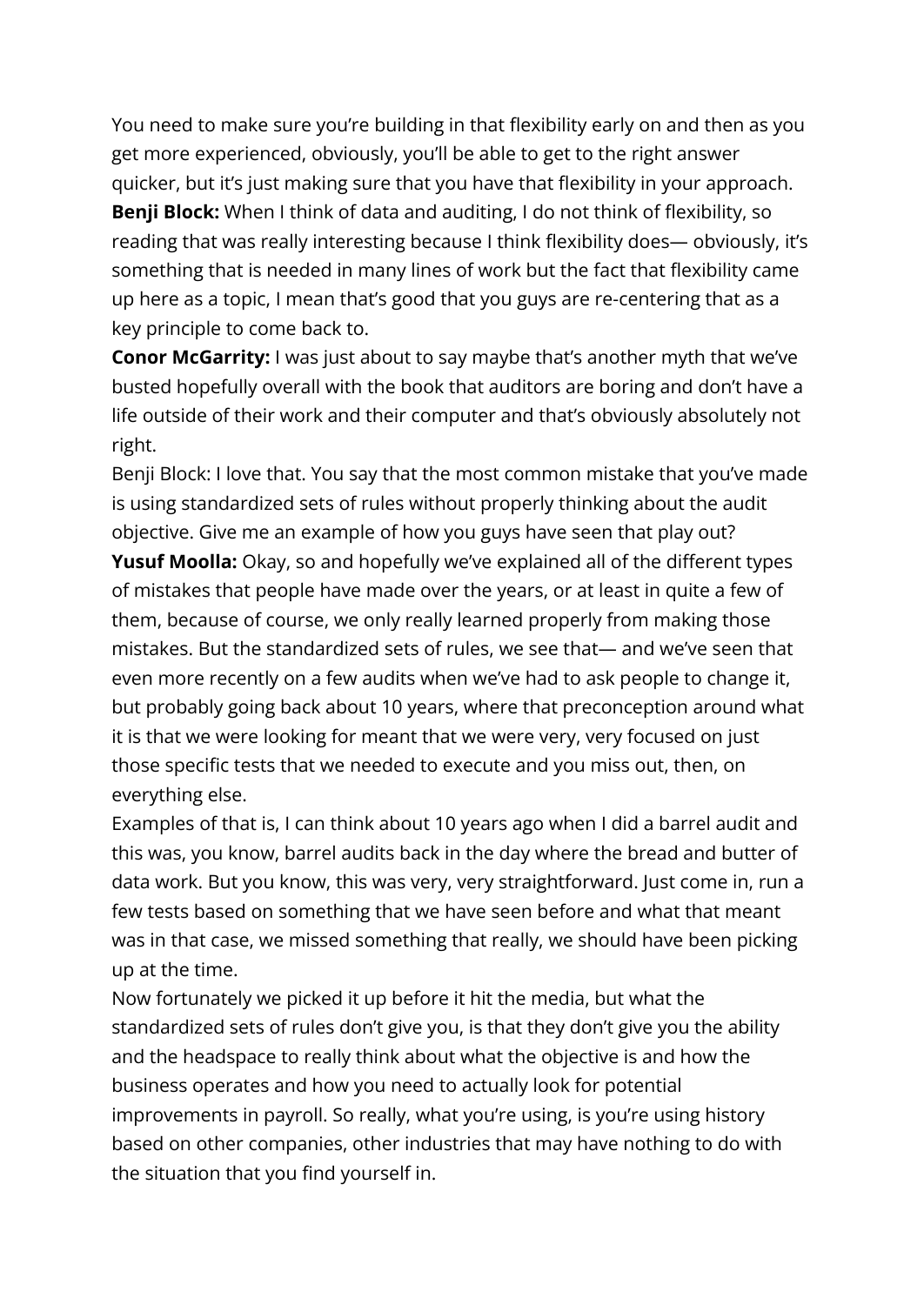**Conor McGarrity:** Maybe one thing to add to that is we're not saying that there's no place for rules-based approaches, absolutely, and there will be for some time to come, but as Yusuf just said, you shouldn't turn your mind off or it shouldn't be the greatest focus of how you approach your analysis to data. Of course, rules-based approaches may work better in certain circumstances in a compliance audit, for example, or if you are looking for fraud in a very specific domain, that approach is, rules-based approaches are only one part of a broader tool kit, is what we're trying to explain in the book.

## **The Hypothesis-Based Approach vs. Process-Focused Approach**

**Benji Block**: There's four approaches that you detail, landing eventually on saying that there is this hypothesis-based approach and that seems to be the sweet spot. What advantages would you have found in that approach?

**Conor McGarrity:** Manifold benefits, I guess. The primary benefit we have to hypothesis-based approach is that if you're positing something or you're positing a risk or you're putting forward a scenario early on, it really helps you to focus the analysis that you're going to be doing throughout that audit, so you're not going down little rabbit holes and spending lots of time going off course. You know broadly what you're going to be looking for.

Either something has happened because of this, or it hasn't happened because of this, and then you can go and analyze your data. From that perspective, the hypothesis-based approach really enables you to focus your audit. With that being said, as you go through and try to prove or disapprove your hypothesis, you may see some other interesting observations that you can set aside for the time being.

They may, for example, go beyond the objective of this particular audit, but it may mean that you can follow them up with their own at a different time. So again, it is just about trying to use the hypothesis to focus your work.

**Yusuf Moolla:** The other thing with that is the primary alternative to the hypothesis-based approach is a process-focused approach. We talk about data for reporting only in the book and that's a very specific thing. We talk about the exploratory approach, which is very specific but the traditional way in which we as auditors have focused our data work has been process-based. This is where we try to basically replicate the process that the organization is set up.

Why we're saying hypothesis is better, is that nobody really cares about— well, the audit committee don't care about exactly how the process works, but they care about what customers are getting, what the outcomes a particular function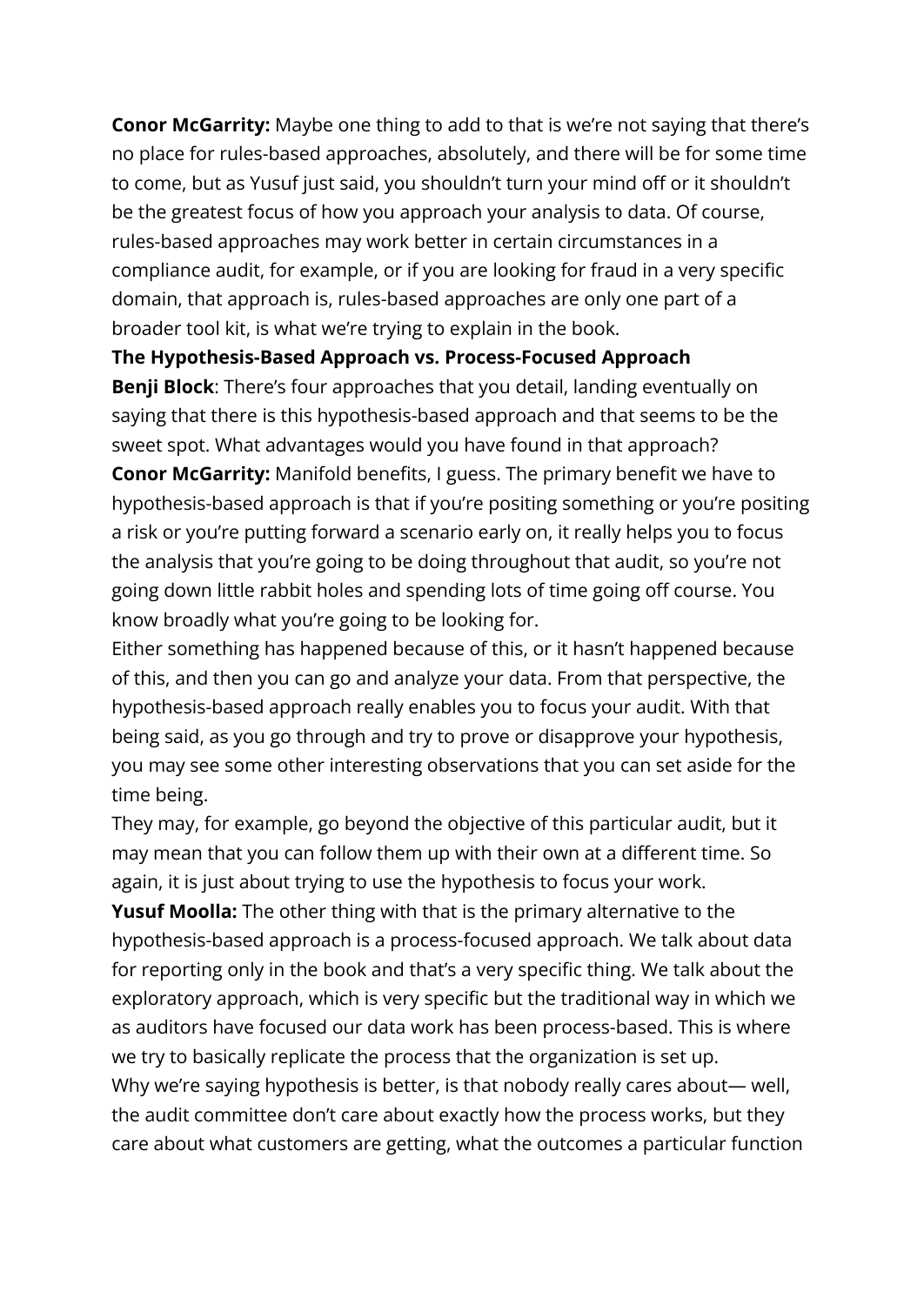or domain or process is. Really aligning with what it is that people are expecting, as opposed to trying to recreate what the organization's already doing.

**Benji Block**: Okay, so you've collected the data, and then I loved reading about visualization because visualization becomes crucially important. I think it's interesting, I am not a data guy, right? I was trying to think, how do you translate this to a team? How can the data become easily understood? What are ways that you have found to make this content and this data easily digestible?

**Yusuf Moolla:** Yes, so we started our data visualization journey fairly recently, probably over the last seven or eight years really, so before that, I guess that part of it is, again, the technology has evolved since then, but those technologies are so easily available now. You can get Power BI or Tableau or QlikView, any of these quite easily, and there's open-source free options where you don't have to do any coding.

You just sort of chuck your data in, and you can get a few graphs. Now that is not the ideal, that's just if you want to explore at a high level. So, it goes all the way from there to, there is a few individuals that we know that do data visualization for a living, really, and so they produce some really fancy graphs and charts and things that work quite well at the other end of that level.

But somewhere in between where you're using data visualization tools regularly and can translate data into a couple of charts with tables and explanations, that's really where we see sort of data in ordered visualization going. So, in your reports, if you're able to show a summary with a little bit of detail and then an explanation, that is probably a sort of an ideal situation.

**Conor McGarrity:** The beauty of visualization, so even if you are taking quite complex data analysis and putting that into something that is understandable for senior management, for example, or for your audit committee, it can often answer the questions they have intuitively, which is really helpful because their time is precious. But the other thing is that for management, it might provoke other questions or ideas or generate new opportunities in their mind.

That is another benefit that comes through the use of data where we're taking we've done all this great analysis and it may take quite a while to do it, and we put it into something that is digestible, understandable, and can be used then for many purposes in the end.

**Benji Block**: We've covered some broad brushstrokes, but as we start to wrap up today, I wonder if there are just some pieces of this book, some of the content that you want to hit on and kind of what to expect for those that are going to pick up and read this book.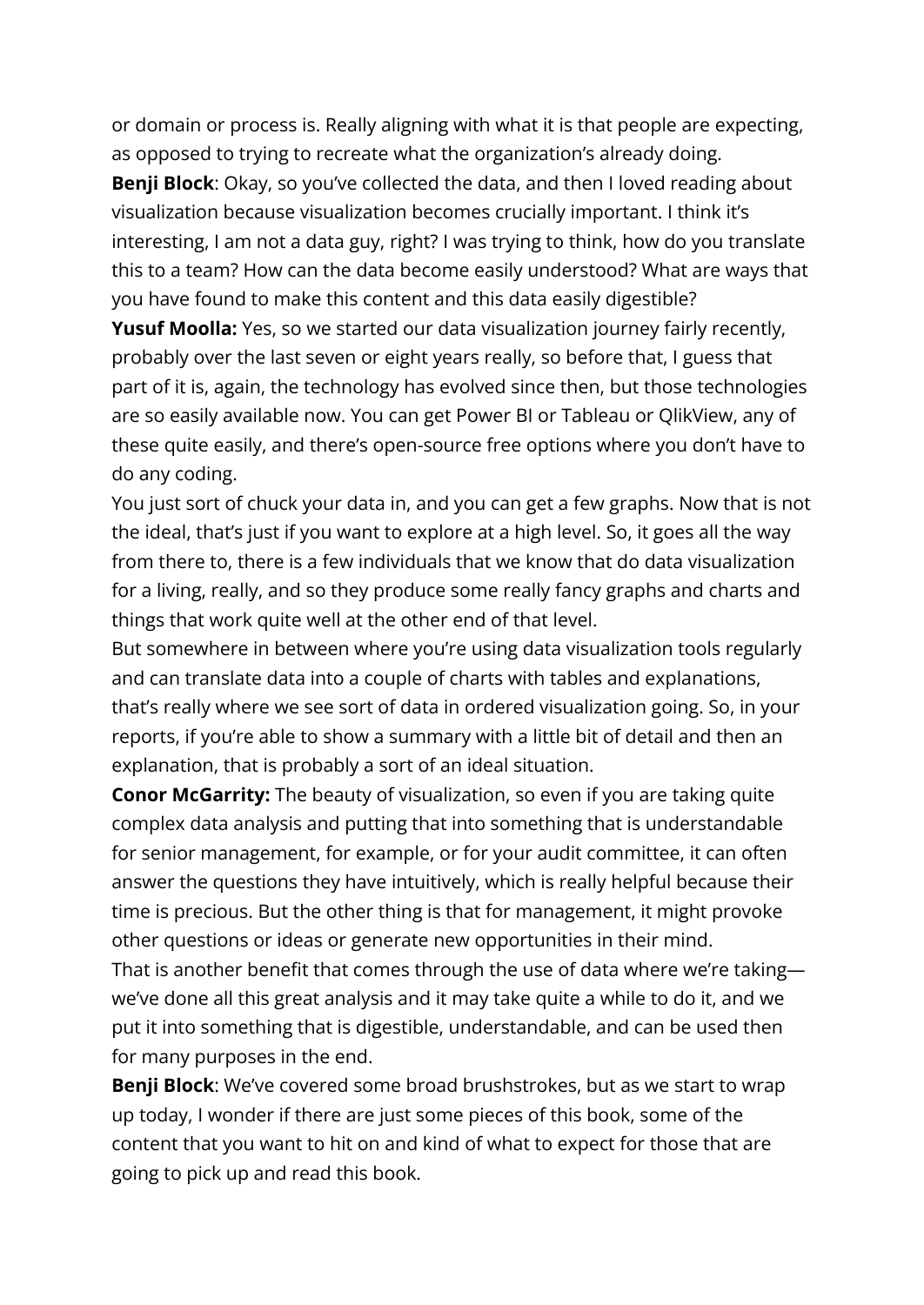**Yusuf Moolla:** The key thing is there's nothing earth-shattering in the book. We're not making massive claims, but what we are doing is trying to or what the book does do is try to direct effort towards those areas that are going to be meaningful in using data. What you can expect to find is a basic explanation of why you should do this, what are the sort of myths, et cetera and then diving really into how do you do it.

All the way from when you need to determine what data to get, determine how to prepare that data, cleanse the data and then there's all sorts of, which gets a little bit scary, but you know, after a few iterations, it is not so bad, joining data and blending and a few technical areas like that, and then it wraps up with a bit of summary that again, like I said before, you don't really need to go back to. Anybody picking up the book should be able to exit that reading or finish their reading with a really good understanding of what it is that they need to do and can do. There is probably a bit of a jump from there with some resources on the website that can help actually execute, and practical examples, but that's the idea, it's to take you from not sure whether you can do this yourself to being confident that you can.

**Conor McGarrity:** Two things leap out, sort of at a macro level for me in the book, and the first one is it's a tool for all the auditors out there to go to your senior management or your audit leader to say, "This is why we need to be focusing on data so that we don't get left behind." So, that's the first thing because, as Yusuf said, it expresses in some quite simple terms all the value that can be derived from a data-focused approach to your work.

The second thing is, as we said up front in the episode, it's to dispel a few myths so that auditors themselves who hear all this noise about, "Why aren't we using more data?" or maybe feeling overwhelmed, having this book in their hand will give them the confidence to go forward and to understand, "Look, I can actually do this myself in my own work, and take me forward in the profession."

**Benji Block**: It's been really an honor to talk to you guys about this book. You have come out with a lot of resources that can help on the website and you actually have a podcast as well, is that correct?

**Conor McGarrity:** Yeah, we do have a podcast. We put up fortnightly, usually, covering mostly issues relating to the use of data within internal audit and also for those performance auditors around the place on performance audit, but it is squarely data-focused and it's called **[The Assurance Show](https://podcasts.apple.com/us/podcast/the-assurance-show/id1501303848)**.